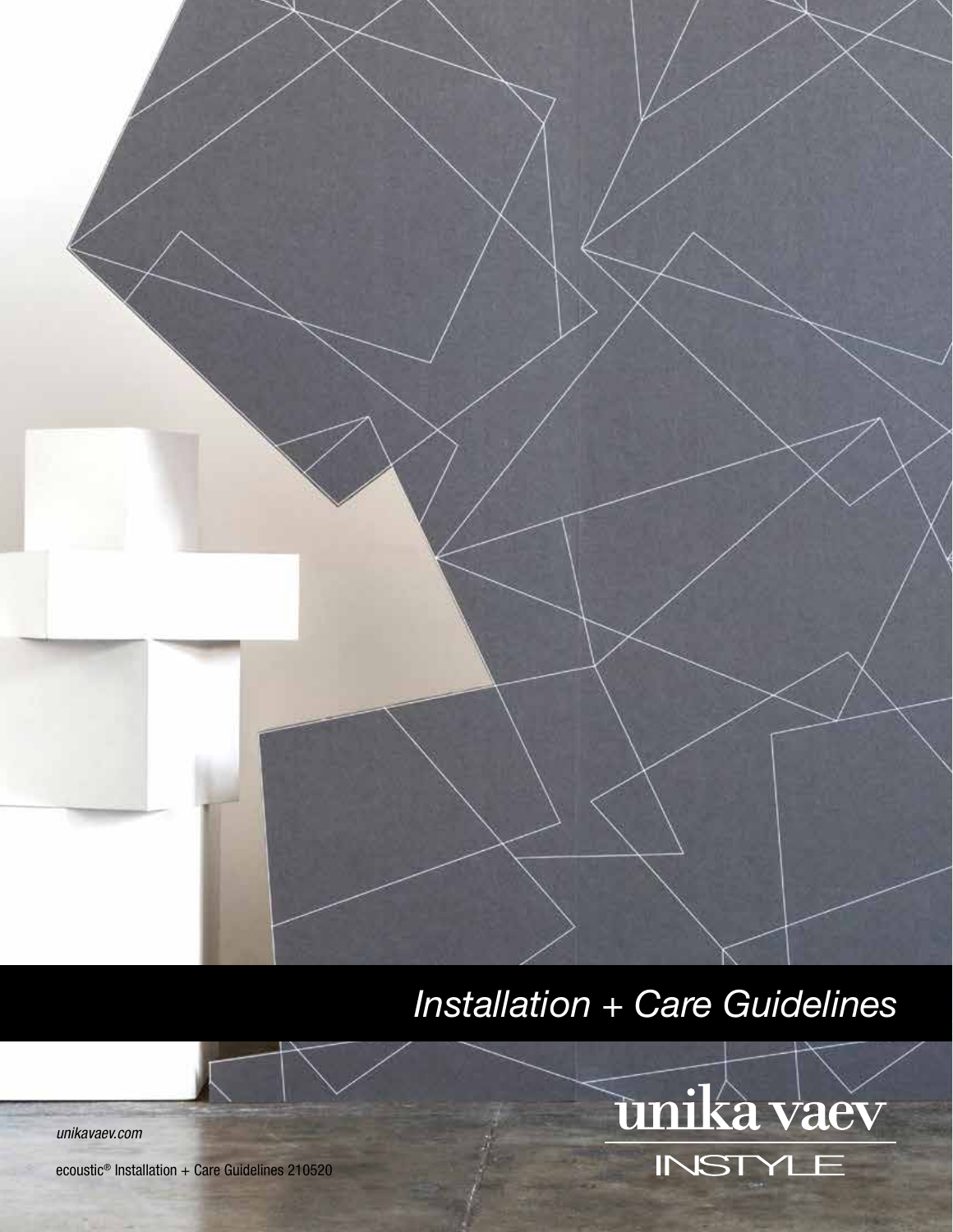#### ECOUSTIC® PANEL INSTALLATION GUIDE

The installation guidelines below are applicable to the following ecoustic® products: ecoustic® Panel, ecoustic® Screen, ecoustic® Print ecoustic® Solid Core, and ecoustic® V Panels + Tiles.

## Please read the entire Installation Guide prior to installation:

- This guide contains recommendations, however it is not a step-by-step guide.
- We recommend viewing the ecoustic<sup>®</sup> installation video on unikavaev.com before installation.
- Unika Vaev will not accept responsibility for installation and recommends installation by an experienced and professional trades-person.
- If you have any questions regarding installation techniques please contact Unika Vaev at 800-237-1625.

#### Before you cut and install this product:

- All products are inspected prior to dispatch however upon receipt customers must check that the products have not been damaged during transportation and note any damage on the delivery receipt. Unika Vaev is not responsible for any damage during transportation or storage of the product.
- Variations in the thickness and fiber mix are an inherent feature of this product due to the nature of the manufacturing process. Variations from panel to panel can occur and each panel should be checked prior to fabrication or installation. To accommodate these variations installation may require on-site adjustment by the contractor to achieve a flush and professional finish.
- The receiver of the goods must ensure the correct product, color, and quantity have been received against a reference sample and inspect the product for any defects immediately.
- Panels and boxes are sequenced to ensure color matching between panels.
- Color variation in the ecoustic® Felt can occur. To minimize color variation, panels must be installed in the box and panel number sequence as supplied. Failure to follow this instruction may result in an unsatisfactory finish.
- Prior to installing the panels must be laid out in order of numerical sequence to check for color variation. By cutting and installing the panels you are accepting the panels as suitable for use. We regret that once the panels are cut and installed Unika Vaev cannot accept responsibility for any color variation.
- ecoustic® Panels are supplied in box and panel numeric sequence to assist in the installation and identification process as per the examples below.



A visual inspection of the color match is required prior to installing the panels.

## BOX LABEL [ Example ]



# From first panel in box

Box Sequence Number

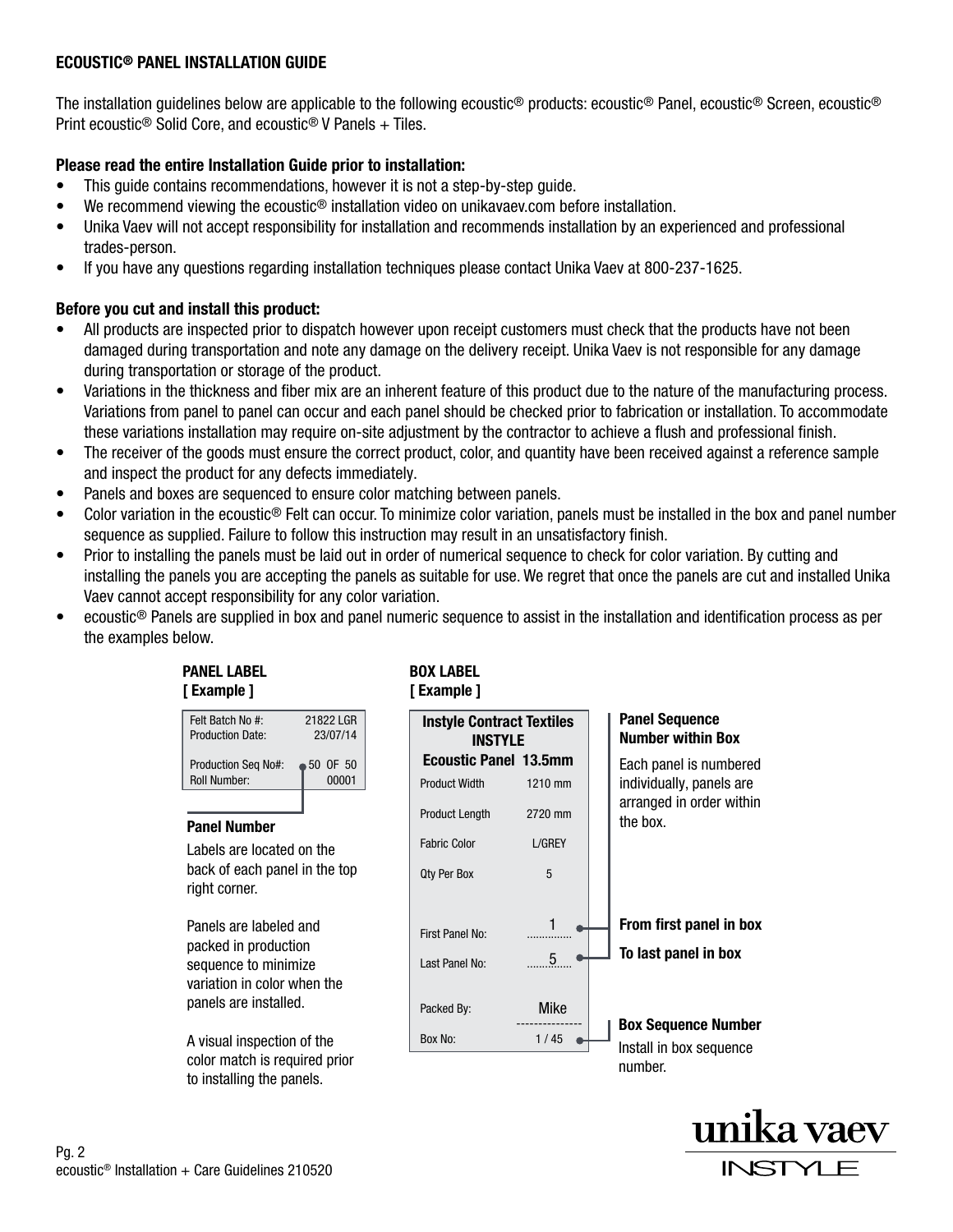| <b>Specifications</b>                  | ecoustic <sup>®</sup> Panel<br>0.31"                                                                                                                                                                                                                                                                                                                                                         | ecoustic <sup>®</sup> Panel<br>0.53" | ecoustic <sup>®</sup> Panel<br>0.98" | ecoustic <sup>®</sup> Panel<br>1.97" | ecoustic <sup>®</sup> Screen<br>0.47"                                                  |
|----------------------------------------|----------------------------------------------------------------------------------------------------------------------------------------------------------------------------------------------------------------------------------------------------------------------------------------------------------------------------------------------------------------------------------------------|--------------------------------------|--------------------------------------|--------------------------------------|----------------------------------------------------------------------------------------|
| Composition                            | 100% PET (up to 80% recycled content)                                                                                                                                                                                                                                                                                                                                                        |                                      |                                      |                                      |                                                                                        |
| Thickness                              | $0.31$ " (+/- $\frac{1}{16}$ ")                                                                                                                                                                                                                                                                                                                                                              | $0.53" (+/- 1/16")$                  | $0.98$ " (+/- $\frac{1}{16}$ ")      | $1.97" (+/- \frac{1}{16}")$          | $0.47" (+/- 1/16")$                                                                    |
| Weight (+/- 10%)                       | $0.32$ lb/sq ft                                                                                                                                                                                                                                                                                                                                                                              | $0.56$ lb/sq ft                      | $0.54$ lb/sq ft                      | $0.85$ lb/sq ft                      | $0.55$ lb/sq ft                                                                        |
| Density                                | 12.1 $lb/ft^3$                                                                                                                                                                                                                                                                                                                                                                               | 12.7 $lb/ft^3$                       | $6.4$ lb/ft <sup>3</sup>             | $5.2$ lb/ft <sup>3</sup>             | 14 $lb/ft3$                                                                            |
| <b>Dimensions</b>                      | 47 $\frac{5}{8}$ " x 107 $\frac{1}{16}$ " (+/- $\frac{3}{16}$ " x $\frac{3}{8}$ " respectively)                                                                                                                                                                                                                                                                                              |                                      |                                      |                                      | $95\frac{1}{4}$ " x 47 $\frac{5}{8}$ "<br>(+/- ¾" x ¾ <sub>16</sub> "<br>respectively) |
| Environment                            | Low-VOC, Global Greentag Level A Certification, Cal 01350, EPD, HPD, mindful MATERIALS,<br>Declare Emissions Compliant, Recycled Content, + Rapidly Renewable Content                                                                                                                                                                                                                        |                                      |                                      |                                      |                                                                                        |
| Acoustic (Direct Fix)                  | <b>NRC 0.30</b>                                                                                                                                                                                                                                                                                                                                                                              | <b>NRC 0.50</b>                      | <b>NRC 0.85</b>                      | <b>NRC 1.00</b>                      | <b>NRC 0.50</b>                                                                        |
| $\frac{9}{16}$ " Airgap                | <b>NRC 0.40</b>                                                                                                                                                                                                                                                                                                                                                                              | <b>NRC 0.60</b>                      |                                      |                                      | <b>NRC 0.60</b>                                                                        |
| <sup>15</sup> / <sub>16</sub> " Airgap | <b>NRC 0.45</b>                                                                                                                                                                                                                                                                                                                                                                              | <b>NRC 0.65</b>                      |                                      |                                      | <b>NRC 0.65</b>                                                                        |
| $1\frac{15}{16}$ " Airgap              | <b>NRC 0.55</b>                                                                                                                                                                                                                                                                                                                                                                              | <b>NRC 0.70</b>                      |                                      |                                      | <b>NRC 0.70</b>                                                                        |
| Application                            | Screen, wall, and ceiling panel                                                                                                                                                                                                                                                                                                                                                              |                                      |                                      |                                      |                                                                                        |
| <b>Please Note</b>                     | Variation in thickness, fiber mix, color, as well as flecks and other slight surface blemishes are<br>an inherent feature of this product and are unavoidable. Variation from batch to batch may occur.<br>Printed products are screen printed by hand using hand mixed printing paste. Care is taken to<br>minimize print color variation, however variation from batch to batch may occur. |                                      |                                      |                                      |                                                                                        |

## Transport:

• Transport horizontally and top load only.

## Handling and Storage:

- ecoustic® products are a semi-rigid product and care must be taken when handling and storing to not damage the product. Boxes and panels should be handled with care and carried vertically upright by two tradespeople.
- Wear clean gloves when handling the products to prevent any soiling/marking.



- Avoid bending or flexing the panels as this can cause creasing.
- ecoustic® product must be stored indoors, in a clean, dry, cool, and well ventilated area.
- Do not store directly on a concrete floor or any other surface that emits moisture.
- The entire panel must be laid flat on a solid, horizontal, dry surface. Do not store the panels on their edges.
- Take care to keep both sides of the panels clean during storage.
- Keep workbenches clean to avoid soiling and scratching the products.
- Before cutting the products remove and inspect the entire panel for defects. Then recover to protect the panel during fabrication.
- Avoid exposure to heat 150°F (65°C) or greater. Do not store ecoustic<sup>®</sup> products near radiators, steam pipes or in direct sunlight.

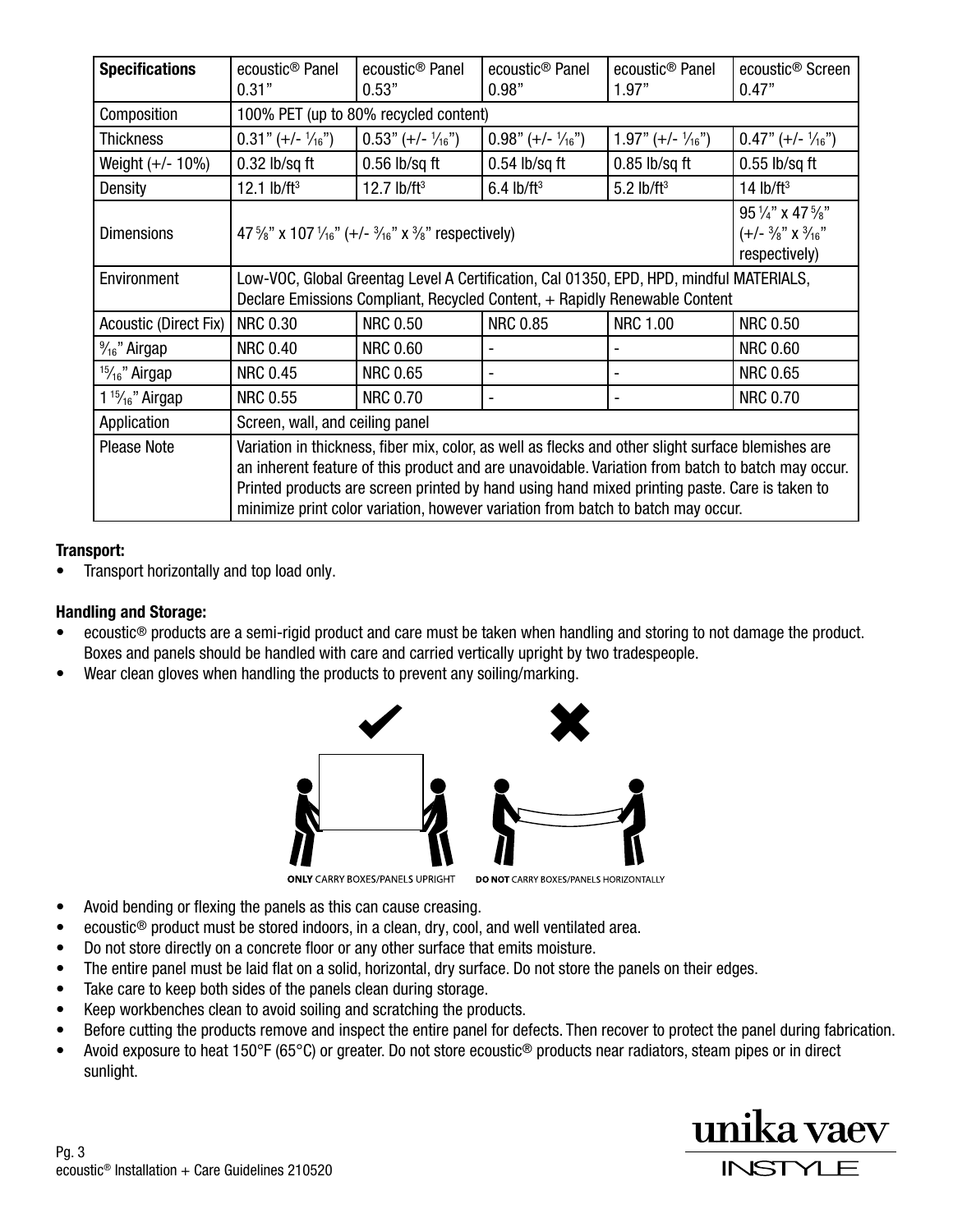## Tools Required:

• Gloves, cloth, sealing tape, tape measure, utility knife, Festool saw with metal cutting guide, metal guides, marker, slow drying construction adhesive, contact adhesive, drop sheet, smooth carpet roller, aluminum strips, drill, wall mates, screws, square, laser, rivet, paint spatula.

# Surface Preparation:

- Before installation, ensure walls and surfaces are clean, dust free, and free of imperfections (dents and cracks should be filled and sealed with suitable interior grade materials).
- Use sealing tape (following manufacturer's instructions) to tape all joins in the products to stop dust and foreign matter migrating from the wall cavity through to the ecoustic® product.
- We recommend wiping down the wall surface with a clean, damp cloth.

# Measuring and Checking:

- Before installation, measure the wall or ceiling area and check the installation plan.
- Check the length of each wall section, as most walls are not perfectly straight or level.
- Use a level to verify that the wall is flat and even. If it is not sufficiently level, you may need to correct the wall or mount the panels to split battens.
- All ecoustic<sup>®</sup> products (except ecoustic<sup>®</sup> V Panels) must be measured and trimmed prior to installation. Ensure that the panels are square and if required, cut a straight edge using a long blade utility knife or Festool Saw and metal cutting guide. Then proceed in cutting the panels to the appropriate length.

# Important Notes:

- All ecoustic<sup>®</sup> products are to be fitted and installed with the correct and consistent orientation, to avoid any variation in color and pattern. It is important that the direction of print pattern is taken into consideration when planning the installation. Mark the back to ensure all panels are installed with the correct orientation to avoid any color and pattern variation.
- Only vertical or portrait orientation is recommended for installation of ecoustic® panels (except ecoustic® V Panels). Due to typical lighting conditions, horizontal installation can highlight ledging / joins between panels.
- ecoustic<sup>®</sup> Panel is supplied at 107  $\frac{1}{16}$ " x 47  $\frac{5}{8}$ " (2720mm x 1210mm) and ecoustic® screen is supplied at 95  $\frac{1}{4}$ " x 47  $\frac{5}{8}$ " (1210mm x 2420mm) to allow for squaring off and trimming to size. ecoustic® V Panels do not require trimming.
- Where the wall area cannot be divided into an increment of  $47\frac{1}{4}$ "(1200mm), it is important to consider the placement of the smaller panel(s), either at one end, or two equal smaller panels at each end if the panels at each end are to be mirrored on either side.
- All ecoustic<sup>®</sup> products must be installed in the correct sequence. Please refer to the box sequence number and install the ecoustic® products according to the box sequence number and the order in which the ecoustic® products are packed, or if labeled, install in numerical sequence as detailed on the back of the panel.

# Installation - ecoustic® Prints:

- ecoustic® Prints are hand printed onto ecoustic® Panel and ecoustic® Screen. All printed panel and screen products will be supplied with an unprinted border around all sides of the print and must be measured, squared up, and trimmed from the print edge on all four sides, even when using the edging profiles.
- All ecoustic<sup>®</sup> Print products will need to be trimmed according to the specific trimming instructions for each print provided with each delivery and on unikavaev.com. Do not measure and trim from the edges of the panel and screen.
- On a cutting table, ensure that the prints are square and if required, take a straight edge between the pattern at both ends and trim. Then cut to the appropriate length taking the pattern repeat into consideration.
- Due to the artisan nature of the hand printed process, there may be slight variations in the prints. Therefore, always check panels side by side for correct pattern matching prior to cutting and installing.
- Trial fit panels and check for pattern matching as well as thickness variances. To achieve a flush finish, space out any thinner panels if required (please refer to Installation – Butt Joining Method on page 6).

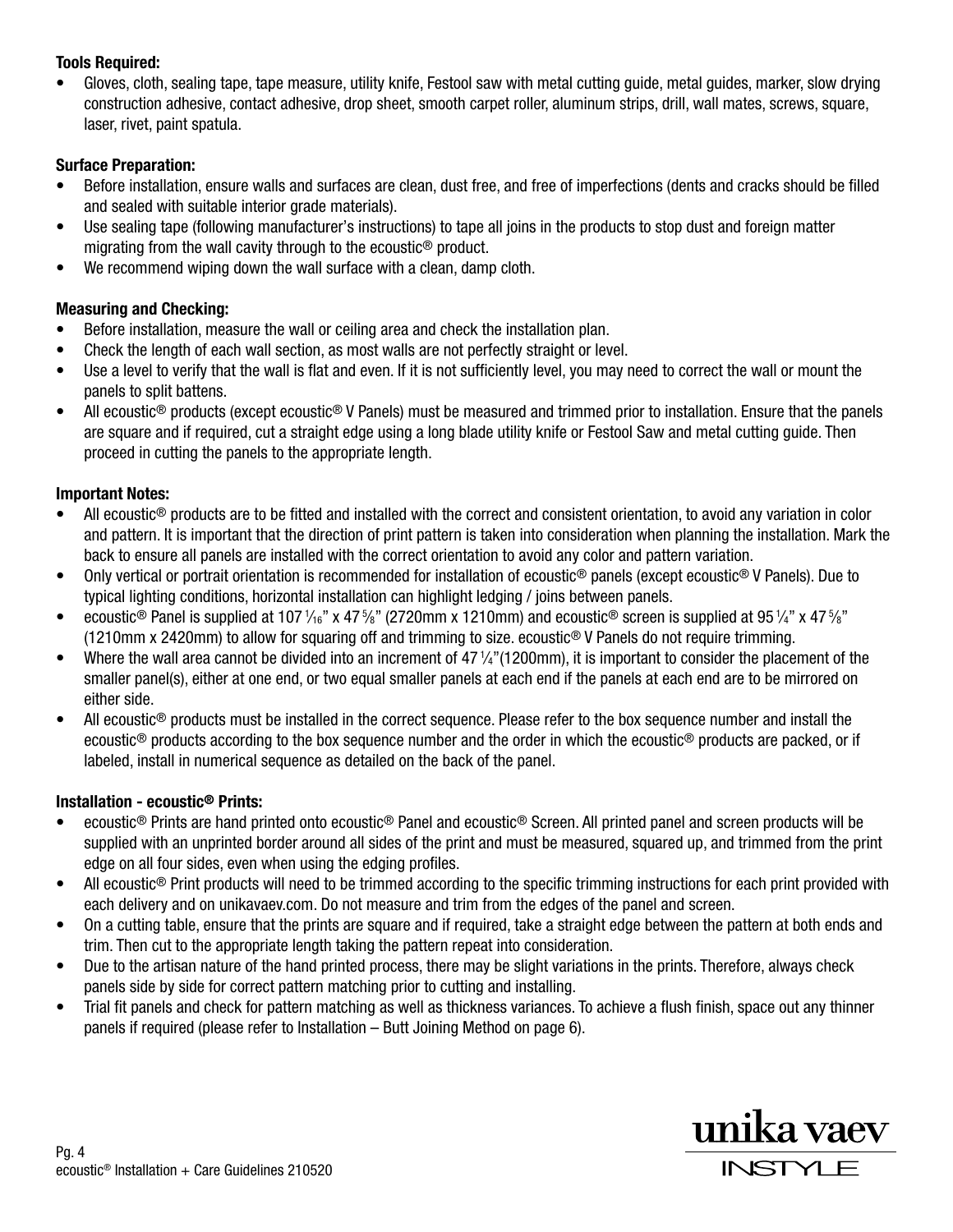### Installation - ecoustic® Prints continued:

- Joins may be obvious upon installation and there will be a paneling effect.
- Apply contact adhesive, clean any spills, and wait the drying guide time before installing panels according to sequence number.
- ecoustic<sup>®</sup> Prints are designed to pattern match in the full width from panel to panel in the horizontal direction.
- Note: The patterns are railroaded when used as ecoustic® Screen.

### Installation - ecoustic® Edging Profiles:

• ecoustic® Panels can be installed with natural anodized aluminum edging profiles which are available for each panel thickness (0.35", 0.57", 0.98" and 1.97"). Unika Vaev recommends the use of edging with our 0.98" and 1.97" panels. Anodized aluminum "T-Trim" edging is a one size fits all for 0.53"-1.97" ecoustic® Panels.



• The edging profiles can be used back-to-back, either butted firmly against each other, or with a space between to create a shadow line detail as per the diagrams below.



• For external corners, the edging profile can be overhung from the wall corner edge as per the diagram below. For internal corners, the edging profile can be affixed by measuring the outside dimension of the relevant edging profile from the corner as per the diagram below.



- Mark position of edging according to the panel width and measure and cut edging to the same size as the wall length. If necessary, drill an extra hole so the edging can be fixed to the wall at each end. Line up the edging and mark the position for the screws. Drill holes, insert anchors, and then drill screws to secure.
- If the wall is not level, the edging may need to be secured firmly together, either on or off the wall.
- All ecoustic<sup>®</sup> Panel products must be measured and squared-up prior to installation.
- Cut the ecoustic® Panels to the required size. The panels must be installed individually and according to the sequence number.
- Lay a drop cloth onto the floor before applying adhesive.
- Trial fit panel to wall, then apply contact adhesive using the adhesive manufacturer's instructions and clean off any spills.
- After waiting the drying guide time, tuck the panel into the edging and lightly run your hand or a smooth carpet roller across the entire panel to ensure adequate adhesive transfer and a strong bond. Repeat this process for the next panel.

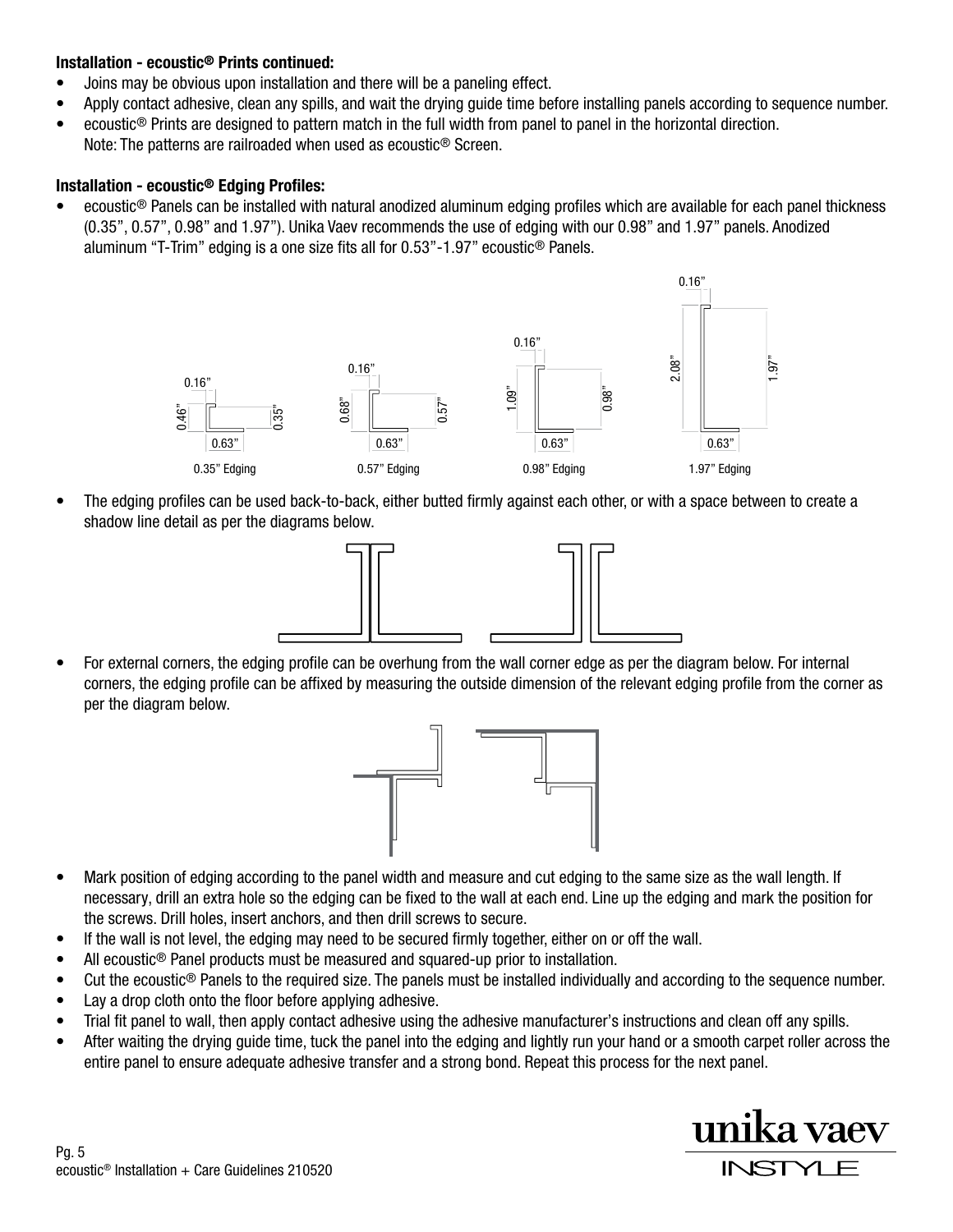#### Installation - ecoustic® T-Trim



- T-Trims can be simply tapped into panel junctions of installed 0.47", 0.53", 0.94", 0.98", and 1.97" thick panels.
- Step 1: Measure the panel junction length. Ensure T-Trim length is suitable for exposed panel area. Cut ecoustic<sup>®</sup> panel to length if necessary and align T-Trim to panel junction.
- Step 2: If the void between adjoining panels is larger than the arrow shaped head of the ecoustic® T-Trim or if the T-Trim is not holding in position, carefully apply small beads of adhesive within the panel junction void. Ensure adhesive is applied in accordance with the manufacturer's specifications and is not able to reach the panel surface. Softly tap T-Trim into junction.

#### Installation - Butt Joining Method

- All ecoustic<sup>®</sup> Panel products must be measured and squared-up prior to installation.
- Lay a clean drop cloth onto the floor before applying adhesive.
- All ecoustic<sup>®</sup> products must be installed in the correct sequence.
- ecoustic® T-Trims can simply be tapped into panel junctions of installed 0.47", 0.53", 0.94", 0.98", and 1.97" ecoustic® Panels.
- Unika Vaev recommends that you install the panels individually for ease of installation. This includes the application of adhesive and rolling the panel.
- Panel thicknesses can vary by 0.04" 0.08" (1mm 2mm). Therefore, check the thickness of the panels required to fit a wall or space and trial fit a few panels by using a slow-drying construction adhesive and check for variances at the eyeline level.
- If there are variances, some panels may need spacing to achieve a flush finish. Use either double sided tape, a thick strip of construction adhesive, or alloy strips to the back of the panel to space it out.
- On a clean drop cloth, carefully spray or brush on contact adhesive to the entire panel and wall installation area. Clean off any adhesive spills if required.
- To ensure adequate adhesion and a tight join, adhesive can be applied to the wall along the butt-joins with a paintbrush. Care should be taken not to apply excessive adhesive along the joins as this can leak at the seams when pressure is applied.
- Ensure the adhesive has tacked-off sufficiently then fit the ecoustic® product to the wall. Where joining panels with a butt-join it is recommended that the panel is fitted firmly to the join first, then smoothed out to the edges applying even pressure to ensure adequate adhesive transfer and a strong bond.
- Gently press or use a smooth carpet roller and roll the panels towards the butt-joins, then roll the entire panel to ensure adequate adhesive transfer and a strong bond, until it is flush with the other panels.

#### Cutting:

- Important: Cutting and machining techniques must be tested on a piece of scrap prior to cutting the panel to ensure the highest possible finish.
- Always use sharp and clean blades.
- Always use slow, consistent feed rate.
- Hold sheet firmly while cutting to minimize vibration; use just enough clamp pressure to prevent vibration.
- Feed against the rotation of the blade or tool.
- Proper safety equipment must be worn at all times.
- Do not cut with a dull blade or cutter.
- Do not apply excessive clamping pressure.
- Do not use a blade with side-set teeth.
- Do not remove safety guards from equipment.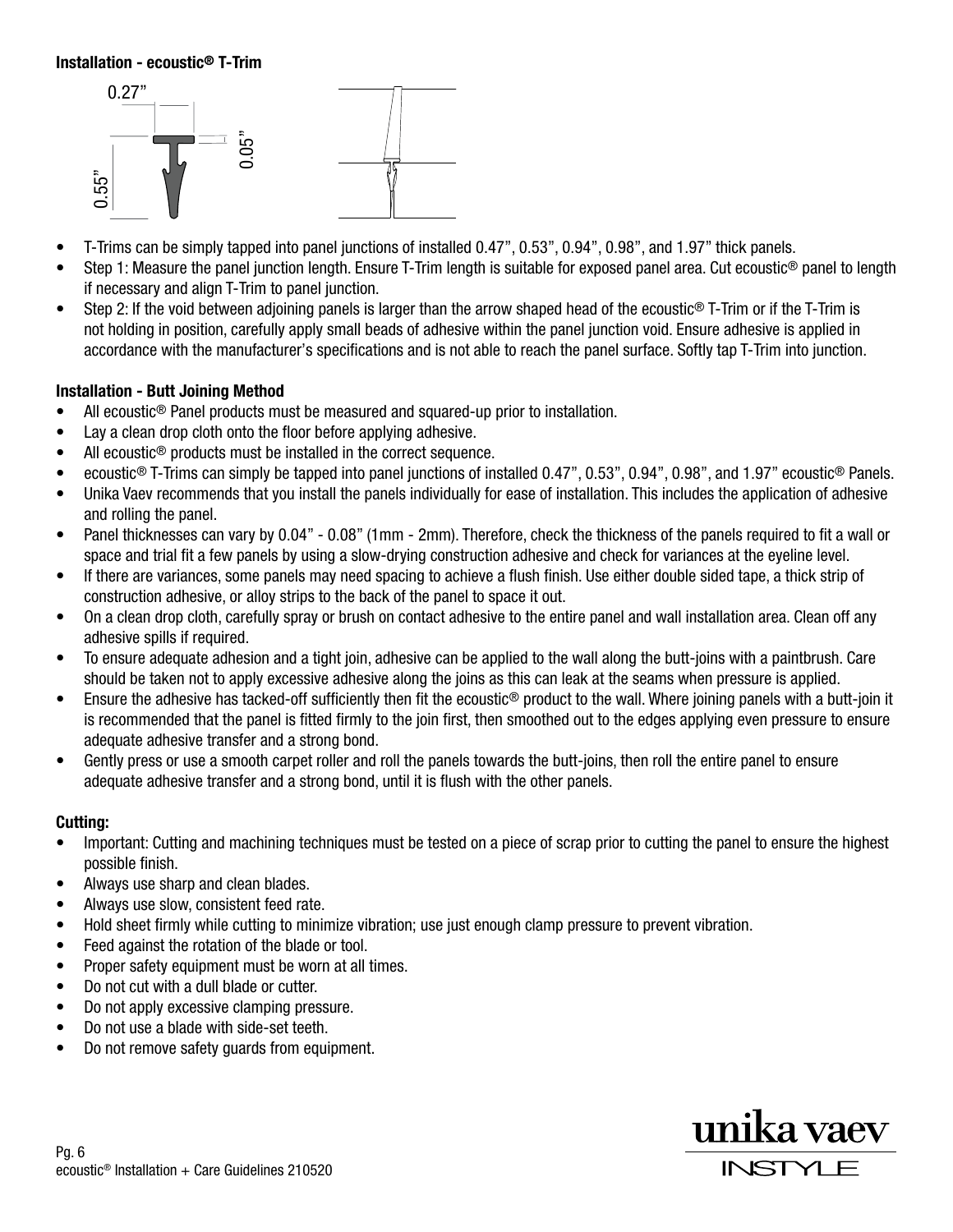# Machine Cutting:

- As ecoustic<sup>®</sup> product is made from 100% PET, it has characteristics similar to plastic and overheating may cause it to melt or fuse slightly on the heated contact points. To reduce heat while cutting or trimming the ecoustic® product, make several passes rather than trimming 'deep' through the product.
- Consider the tool speeds so that the ecoustic<sup>®</sup> product does not melt from frictional heat. Generally, best results are achieved when using the highest speed at which overheating of the tool or product does not occur.
- Hard, wear-resistant tools with greater cutting clearances than those used for cutting metal are suggested. High-speed or carbide-tipped tools are efficient for long runs and provide accuracy and uniformity of finish. Bring the blade to full speed before starting the cut. Secure the ecoustic<sup>®</sup> product during cutting operations to minimize vibration.

## Sawing:

- Any of the following saw types should be satisfactory for cutting ecoustic<sup>®</sup> product: Festool saw and metal cutting guide, circular saws, band saws, saber saws, or jigsaws. Although some saw designs are better suited than others for sawing ecoustic® product because they produce smoother or faster cuts. Circular saws and band saws usually produce the best surfaces, and they can be used in most sawing operations.
- Blade design plays an important part in successful sawing of ecoustic® product. A skiptooth band saw blade is preferred because the wide gullet provides ample space for the plastic chips to be carried out of the kerf (the cut made by the saw). For best results, the teeth should have zero rake and some set. For a curved cut, the blade should be narrower and have more set than for a straight cut. The blade must be kept sharp to prevent melting or chipping of the sheet, and the blade guide should be placed very near the cut to minimize vibration.
- A circular saw is preferred to a band saw for straight cuts even though it tends to generate more heat.
- A perforated saw blade will run cooler than a solid blade. It is essential that the spindle bearing is tight so that the saw will run true.
- ecoustic® product can also be cut in other ways including traditional workshop tools such as a jig saw, router, die cutter, or even using manual techniques such as guillotining or cutting with an art knife.

## Drilling: (This applies ONLY to ecoustic® Panel: 0.31", 0.53", and ecoustic® Screen)

- Drill bits must be sharp and clean.
- Proper safety equipment must be worn at all times.
- Do not apply excessive clamping pressure.
- Do not remove safety guards from equipment.
- Do not drill ecoustic® Panel: 0.98" or 1.97".

### Customization:

The thickness, dimensions, and textile lamination of ecoustic® product can be customized to your special requirements to reduce labor time and costs. Please contact Unika Vaev for pricing and minimum order quantity details.

### Fixing:

- ecoustic<sup>®</sup> products can be fixed by qlue.
- There are many options with using adhesives; however these leave some residue on the ecoustic<sup>®</sup> product that must be removed when recycling the panels.
- Water based or solvent type adhesives can be used to adhere ecoustic<sup>®</sup> product. All common substrates including plasterboard, timber, MDF, block, and concrete must be sealed prior to application of the adhesive.
- The installer must ensure that the adhesive supplier has proven that their product is suitable for fixing ecoustic<sup>®</sup> product to the intended substrate.
- Unika Vaev recommends a test panel be used on the substrate to ensure a satisfactory bond.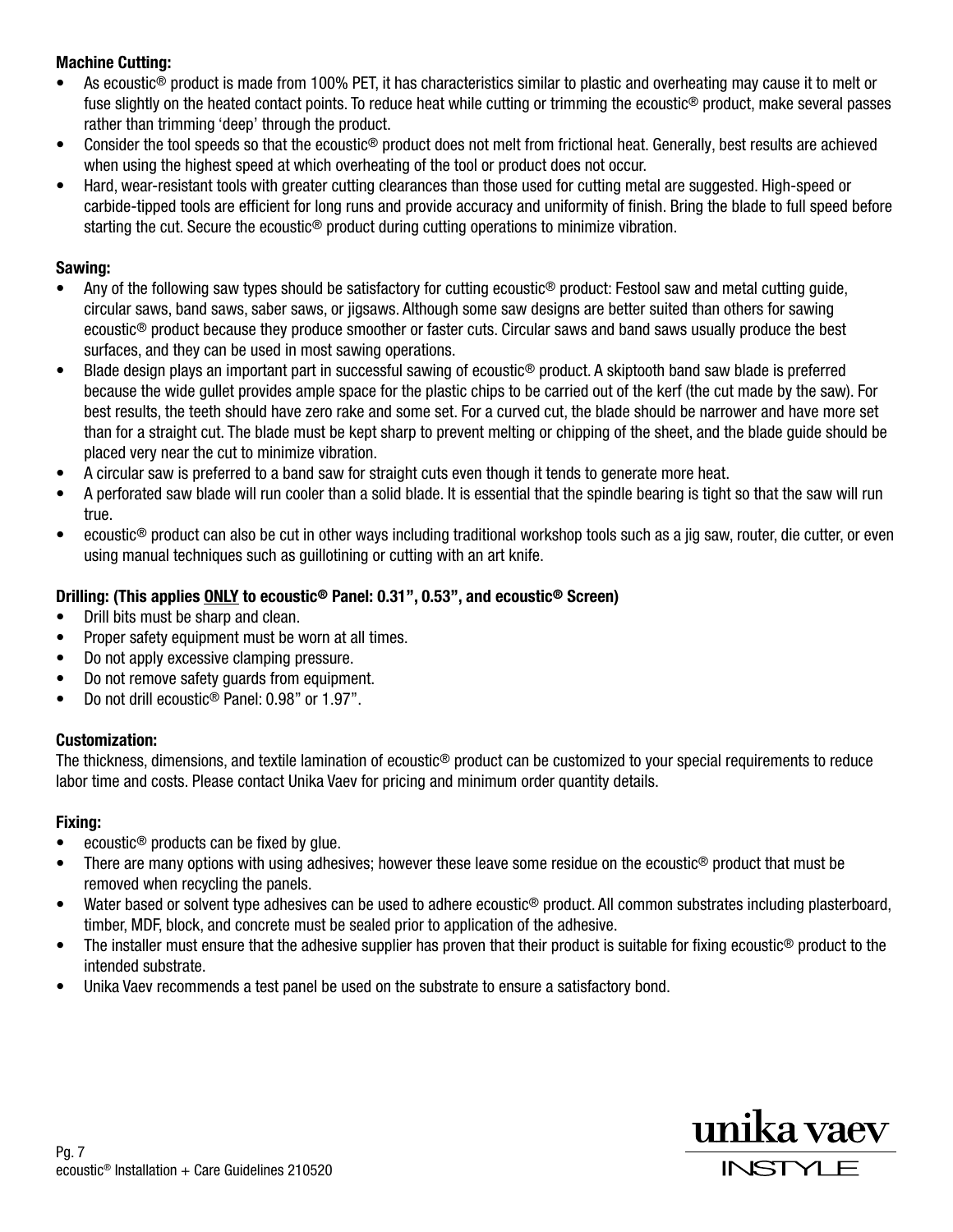### ECOUSTIC® CARE INSTRUCTIONS:

The care instructions below are applicable to the following ecoustic® products:

- ecoustic® Felt
- ecoustic® Panel
- ecoustic® Screen
- ecoustic® Printed Panel

#### Please Note:

Consideration must be given to any possible effect of the cleaning regime on the underlying glue or backing board. It is recommended that spot cleaning only is used and that it is carried out by a professional cleaner.

#### Regular Care:

- Protect from direct heat and sunlight.
- To prevent dust build up, lightly dust with a soft cloth or vacuum with a soft brush attachment.

#### Spot Cleaning:

- Professional cleaning is always recommended.
- Always test any cleaning products on an inconspicuous area prior to commencing cleaning.
- Blot any excess spills from the material with a dry clean sponge or cloth.
- Treat all stains and spills as soon as possible.
- Most marks can be spot cleaned by lightly wetting the affected area with a mild detergent and warm water solution.
- Do not saturate the panel, screen, or felt.
- Do not scrub or abrade the fabric as this will affect the surface finish.
- Once the stain or mark has been loosened then blot the excess solution out with a dry clean cloth.
- Sponge afterwards with clean warm water and mop any excess moisture with a dry clean sponge or cloth.
- The fabric can also be spot cleaned with dry cleaning fluid. Lightly sponge a small amount of dry cleaning fluid and blot.
- Dry away from direct heat and sunlight.
- Avoid the use of carpet shampoos.

If you have any questions or concerns please contact your local distributer.